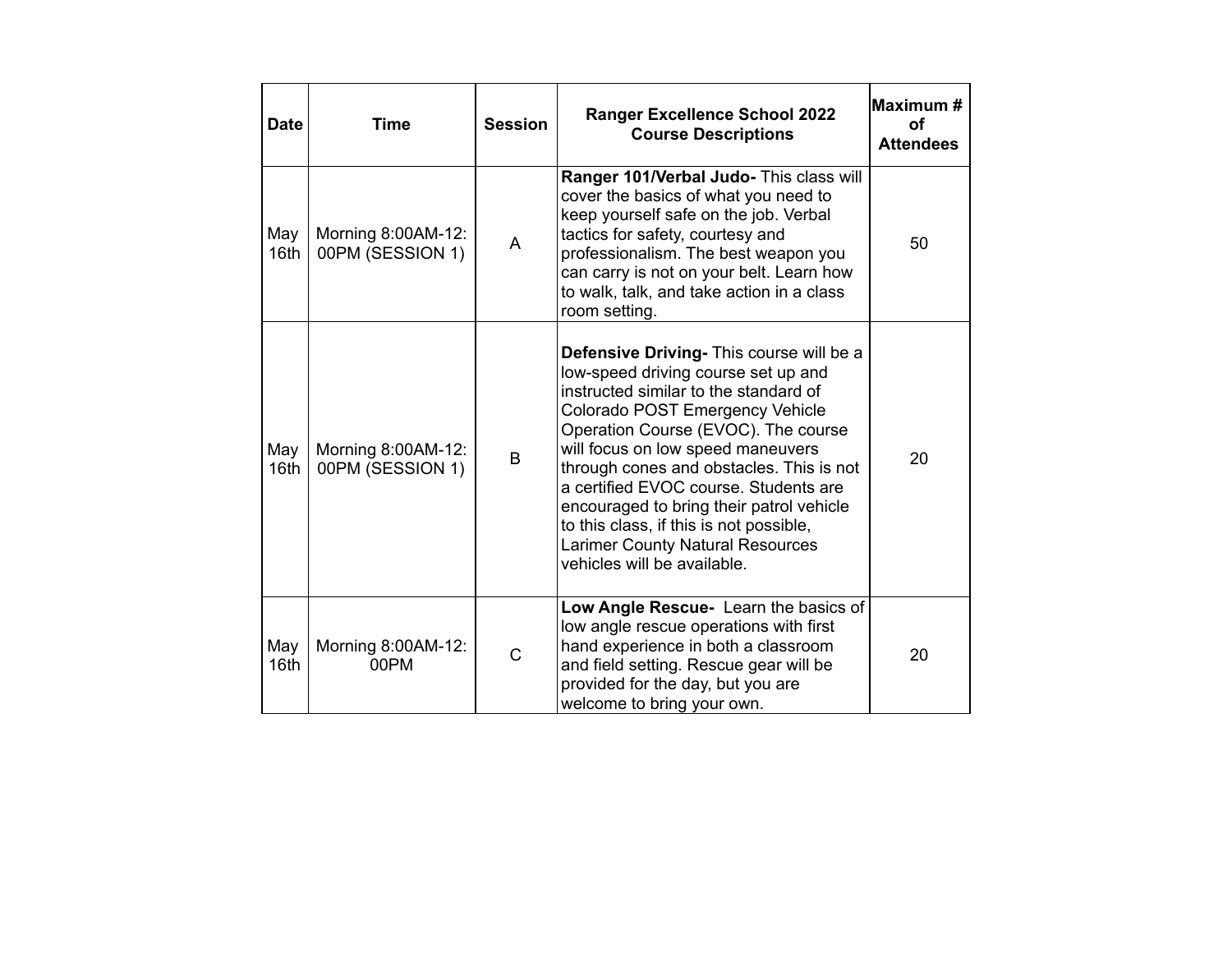| May<br>16th | Morning 8:00AM-12:<br>00PM              | D              | Spanish for Rangers- No Hable<br>InglesWhat do we do when we hear<br>this phrase. Learning spanish promotes<br>trust in the Hispanic community and will<br>help the conservation officer<br>communicate and assist those in the<br>spanish speaking community that enter<br>our parks.                                                                                                                                                                                                        | 50 |
|-------------|-----------------------------------------|----------------|-----------------------------------------------------------------------------------------------------------------------------------------------------------------------------------------------------------------------------------------------------------------------------------------------------------------------------------------------------------------------------------------------------------------------------------------------------------------------------------------------|----|
| May<br>16th | Afternoon 1:00PM-5:<br>00PM (SESSION 2) | A              | Ranger 101/Verbal Judo- This class will<br>cover the basics of what you need to<br>keep yourself safe on the job. Verbal<br>tactics for safety, courtesy and<br>professionalism. The best weapon you<br>can carry is not on your belt. Learn how<br>to walk, talk, and take action in a class<br>room setting.                                                                                                                                                                                | 50 |
| May<br>16th | Afternoon 1:00PM-5:<br>00PM (SESSION 2) | B              | Defensive Driving- This course will be a<br>low-speed driving course set up and<br>instructed similar to the standard of<br>Colorado POST Emergency Vehicle<br>Operation Course (EVOC). The course<br>will focus on low speed maneuvers<br>through cones and obstacles. This is not<br>a certified EVOC course. Students are<br>encouraged to bring their patrol vehicle<br>to this class, if this is not possible,<br><b>Larimer County Natural Resources</b><br>vehicles will be available. | 20 |
| May<br>16th | Afternoon 1:00PM-5:<br>00PM             | $\overline{C}$ | Field Training of Rangers- This course<br>will cover the basics of how to field train<br>a ranger to the job effectively and safely.<br>Course instruction will include adult<br>learning concepts, the San Jose model<br>of field training, and field training<br>example materials that will help your<br>agency create a successful program.                                                                                                                                               | 50 |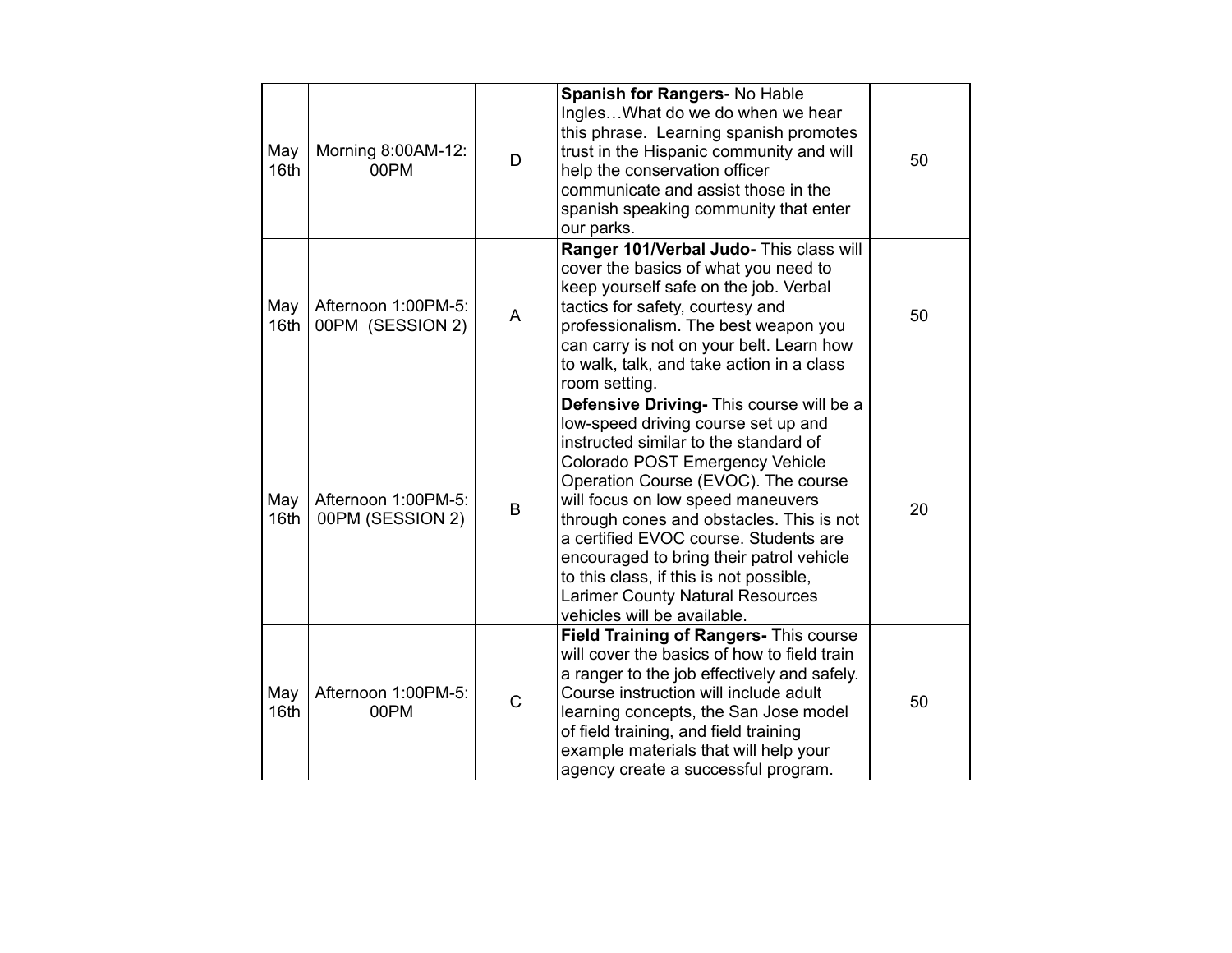| May<br>16th | Afternoon 1:00PM-5:<br>00PM | D            | <b>Outdoor Survival - As agencies that</b><br>manage vast landscapes and respond to<br>remote areas. Prior planning prevents<br>poor performance. The ability to find<br>shelter and food in a native landscape is<br>a skill set that could make a serious<br>difference.                                                                                                                                                                                                                 | 20 |
|-------------|-----------------------------|--------------|--------------------------------------------------------------------------------------------------------------------------------------------------------------------------------------------------------------------------------------------------------------------------------------------------------------------------------------------------------------------------------------------------------------------------------------------------------------------------------------------|----|
| May<br>17th | Morning 8:00AM-12:<br>00PM  | A            | Law and Order- "How to Avoid the<br>Courtroom" You have made a good<br>case, now make it stick. Learn the basics<br>surrounding Search and Seizure Law,<br>Courtroom Testimony, and Report<br>Writing . How to ask the right questions<br>the right way when conducting an<br>interview. This class will make sure the<br>right person ends up in jail and that the<br>good guys win because of a<br>professionally presented case.                                                        | 50 |
| May<br>17th | Morning 8:00AM-12:<br>00PM  | B            | <b>Swift Water Rescue- This course</b><br>introduces students in how to assist and<br>support swiftwater rescue operations.<br>Students will learn to recognize the need<br>for swift water rescue; how to implement<br>an assessment plan; identify the<br>resources necessary to conduct a safe<br>and effective rescue; recognize general<br>hazards associated with swiftwater and<br>flood incidents. Instruction includes<br>hands-on rescue scenarios on the Big<br>Thompson River. | 20 |
| May<br>17th | Morning 8:00AM-12:<br>00PM  | $\mathsf{C}$ | <b>Intrepetive Rangering-As rangers</b><br>working in complex ecosystems, having<br>a basic understanding of how to educate<br>visitors to build stewardship is vital to<br>successful land management. In this<br>course students will be given instruction<br>on the fundamentals of developing an<br>educational program and the importance<br>of correct messaging for the public                                                                                                      | 50 |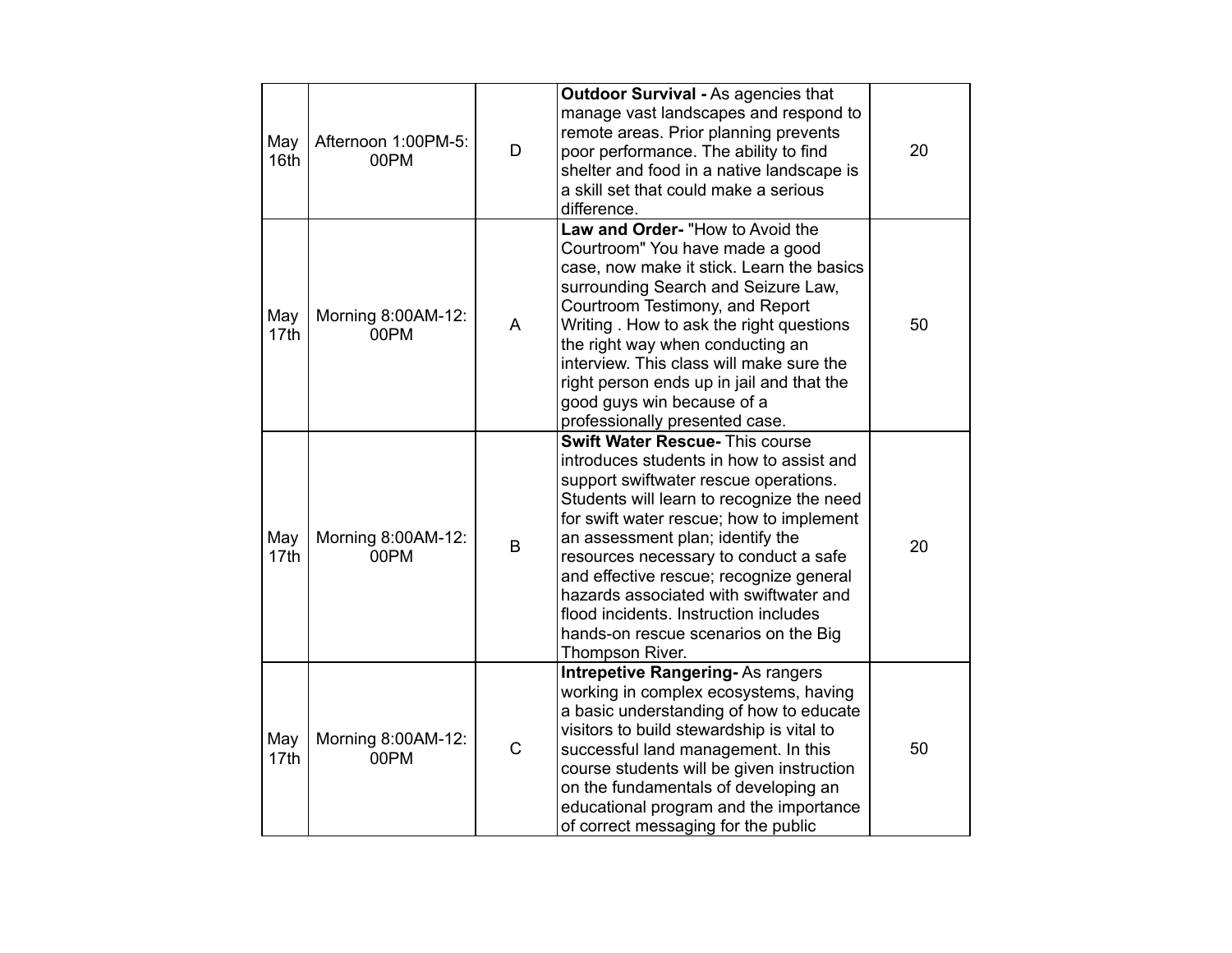| May<br>17th | Morning 8:00AM-12:<br>00PM  | D | Search, Rescue, and Incident<br><b>Command Basics- This course will</b><br>focus on the basic concepts of search<br>and rescue. As well as the use of the<br>incident command system and what role<br>a ranger plays during multiagency<br>incidents. Learn how to work with search<br>and rescue teams and the skills you<br>need to become an effective incident<br>commander. | 50 |
|-------------|-----------------------------|---|----------------------------------------------------------------------------------------------------------------------------------------------------------------------------------------------------------------------------------------------------------------------------------------------------------------------------------------------------------------------------------|----|
| May<br>17th | Afternoon 1:00PM-5:<br>00PM | A | Medical Management- This class will<br>prepare the ranger for being the first<br>responder on scene of a medical<br>emergency. How to size up the scene,<br>take control of the area, request<br>resources, and provide patient care until<br>paramedics arrive. This class includes<br>both guided instruction and scenario<br>based medical emergencies.                       | 50 |
| May<br>17th | Afternoon 1:00PM-5:<br>00PM | B | Introduction to Crisis Intervention-<br>This course is more than just training; it<br>is a mind-set. It introduces sensitivity and<br>understanding regarding mental health<br>crisis and emphasizes accountability and<br>responsibility in recognizing and getting<br>the proper resources for various<br>situations.                                                          | 50 |
| May<br>17th | Afternoon 1:00PM-5:<br>00PM | C | Volunteer Engagement - Learn how to<br>use volunteers to the advantage of your<br>park. The basics of establishing a<br>volunteer program. How to train and<br>engage volunteers to assist your staff in<br>day-to-day operations, identifying and<br>documenting park needs, and educating<br>the public.                                                                       | 50 |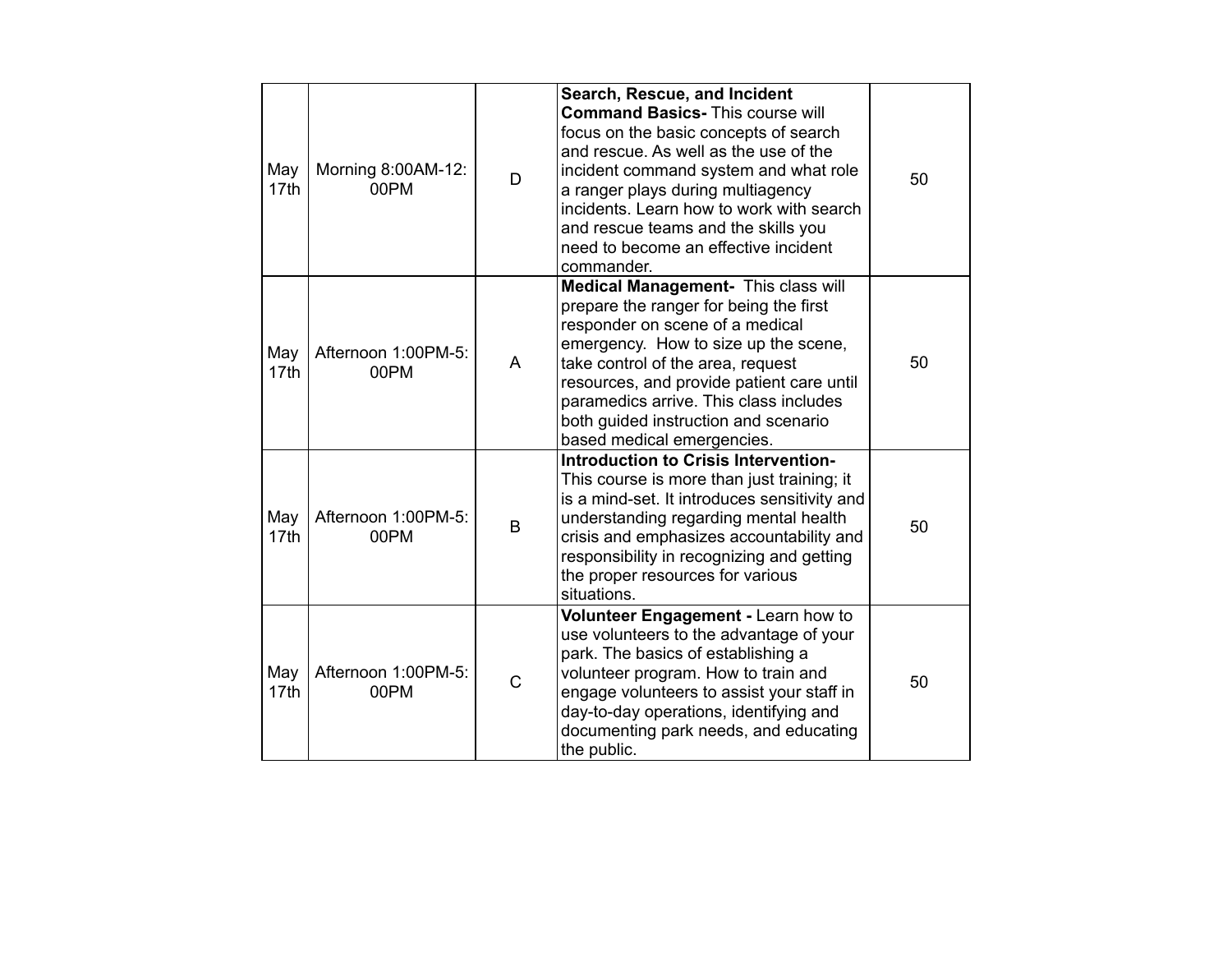| May<br>17th | Afternoon 1:00PM-5:<br>00PM | D | Orienteering- In today's age of GPS and<br>smart phones, having the ability to<br>navigate and communicate location<br>across landscapes has become easier,<br>but multiple tools can be confusing. In<br>this all day session we will review the<br>fundamentals of map reading and using<br>a compass, then work to famalirize<br>students with GPS and web based<br>mapping applications that reduce the<br>cost of implementation.                                                        | 20  |
|-------------|-----------------------------|---|-----------------------------------------------------------------------------------------------------------------------------------------------------------------------------------------------------------------------------------------------------------------------------------------------------------------------------------------------------------------------------------------------------------------------------------------------------------------------------------------------|-----|
| May<br>17th | Evening 5:30PM-8:<br>00PM   | E | Social Dinner- Stay after the afternoon<br>session at the Ridgeline Hotel, have a<br>bite to eat and network with other<br>agencies. Food provided                                                                                                                                                                                                                                                                                                                                            | 200 |
| May<br>18th | Morning 8:00AM-12:<br>00PM  | A | Intro to Self Defense- Have you ever<br>had to deal with an irate park visitor?<br>You've used your verbal judo skills but it<br>escalateswhat do you do next? It might<br>have happened to you or it might not<br>have happened YET, but as rangers we<br>need to know how to deal with these<br>threats when they do happen. This class,<br>based on the principles of Krav Maga,<br>will prepare the ranger to defend<br>themselves and fellow rangers against<br>common types of attacks. | 40  |
| May<br>18th | Morning 8:00AM-12:<br>00PM  | B | Ranger Leadership LEADS- This<br>unique class is for the ranger<br>professional. Learn how to create a<br>culture of trust in your agency, provide<br>vision and define leadership roles by<br>building an ethical culture based on<br>ethical decision making. Based on the<br>character, competency, and consistency<br>guidelines of LEADS leadership training.                                                                                                                            | 50  |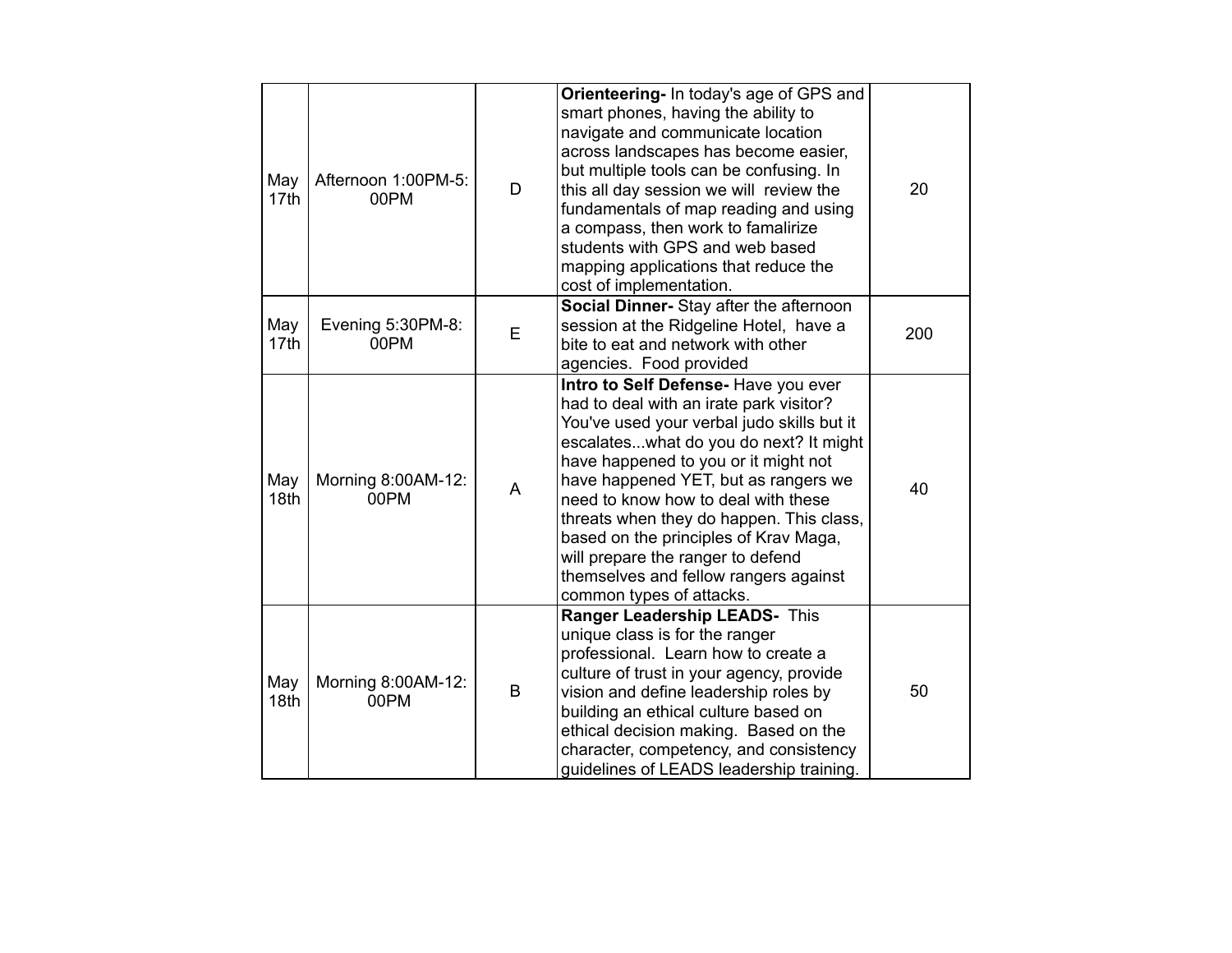| May<br>18 <sub>th</sub> | Morning 8:00AM-12:<br>00PM (ALL DAY<br>SESSION)  | $\mathsf{C}$ | <b>CPR/First Aid/AED Certification-</b><br>Students will receive an American Heart<br><b>Association CPR/First Aid/AED</b><br>certification from this course. This is an 8<br>hour block of instruction, morning and<br>afternoon.                                                                                                                                                                                      | 24 |
|-------------------------|--------------------------------------------------|--------------|-------------------------------------------------------------------------------------------------------------------------------------------------------------------------------------------------------------------------------------------------------------------------------------------------------------------------------------------------------------------------------------------------------------------------|----|
| May<br>18th             | Afternoon 1:00PM-5:<br>00PM                      | A            | <b>Baton and Expandable Baton</b><br>Certification/ Self Defense II Baton and<br>expandable baton Certification through<br>the use of Koga Baton techniques. This<br>is a discrete tool that provides big<br>protection, get certified with an<br>expandable baton in this dynamic self<br>defense class. The other half of the class<br>will go over ground and standing escape<br>techniques and other helpful tools. | 30 |
| May<br>18 <sub>th</sub> | Afternoon 1:00PM-5:<br>00PM                      | B            | <b>Hunting/Fishing Contacts- Is there</b><br>something else going on here? Wildlife<br>outlaws can be some of the most clever<br>violators. Learn how to detect some of<br>the indicators of wildlife crimes, how to<br>contact hunters and fisherman safely,<br>and how to investigate wildlife crimes.                                                                                                                | 50 |
| May<br>18th             | Afternoon 1:00PM-5:<br>00PM (ALL DAY<br>SESSION) | $\mathsf{C}$ | <b>CPR/First Aid/AED Certification-</b><br>Students will receive an American Heart<br><b>Association CPR/First Aid/AED</b><br>certification from this course. This is an 8<br>hour block of instruction, morning and<br>afternoon.                                                                                                                                                                                      | 24 |
| May<br>19th             | Morning 8:00AM-12:<br>00PM (SESSION 1)           | A            | Ranger Danger- This course will cover<br>how to assess and address threats to<br>rangers and the public. A focus on safety<br>and mindset preparation in different<br>types of contacts. This classroom and<br>scenario based instruction will prepare<br>rangers for the dangers of different types<br>contacts with a focus on how to keep<br>yourself and others safe.                                               | 30 |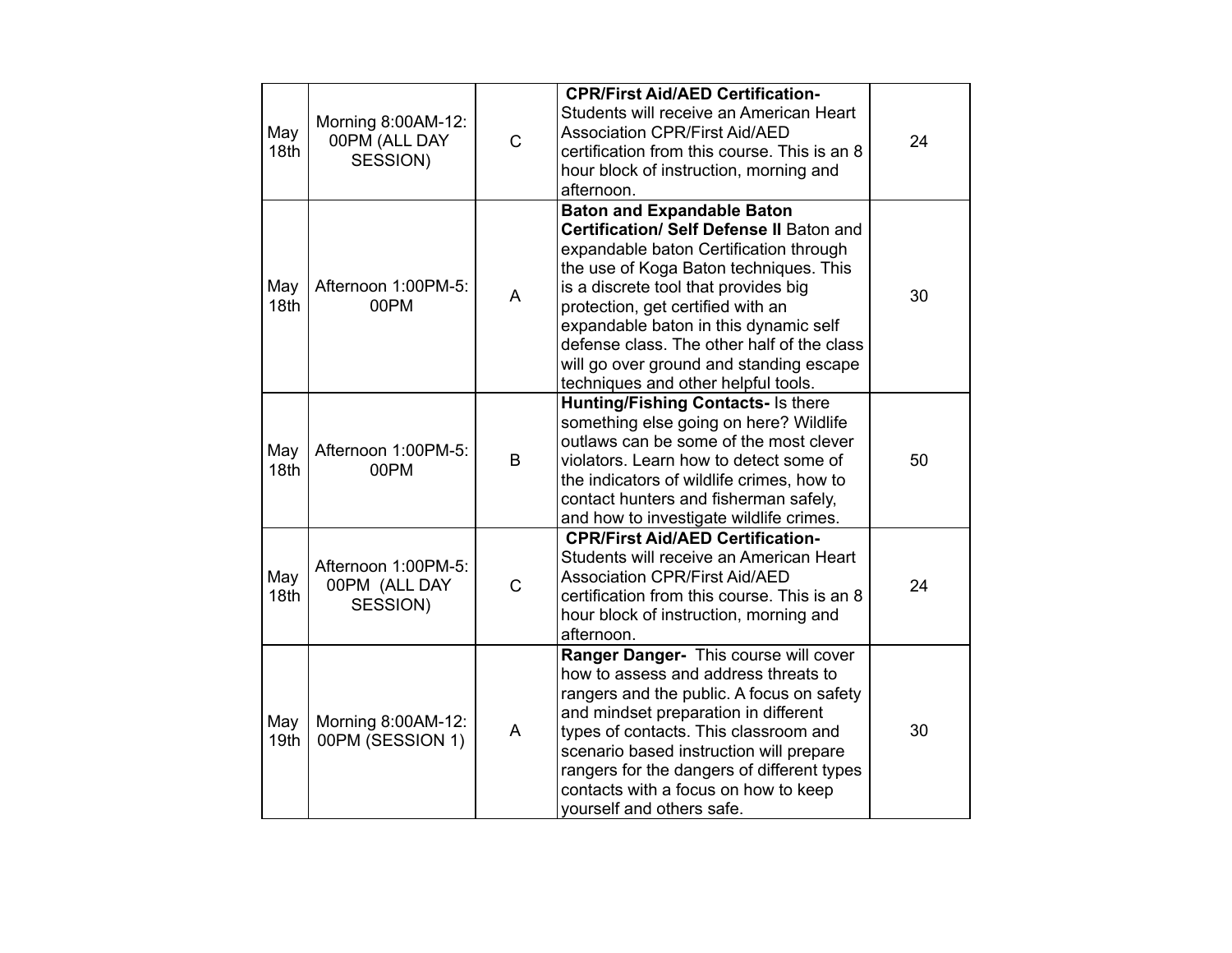| May<br>19 <sub>th</sub> | Morning 8:00AM-12:<br>00PM (SESSION 1)  | B | <b>OC/Pepper Spray Certification- Get</b><br>certified to carry OC pepper spray AKA<br>"mace" and learn why the "hot sauce" is<br>still a valuable self-defense tool. Live<br>exposure takes place at the end of class.<br>Students should should not wear duty<br>uniform for exposure.                                                                                  | 30 |
|-------------------------|-----------------------------------------|---|---------------------------------------------------------------------------------------------------------------------------------------------------------------------------------------------------------------------------------------------------------------------------------------------------------------------------------------------------------------------------|----|
| May<br>19 <sub>th</sub> | Morning 8:00AM-12:<br>00PM              | C | <b>Current Events: Transient Camps &amp;</b><br>Body Worn Cameras- This course will<br>focus on what is current in the world of<br>rangering. Instruction will include a<br>detailed look at managing transient<br>camps and the use of Body Worn<br>Camera's in the law enforcement setting.                                                                             | 50 |
| May<br>19 <sub>th</sub> | Afternoon 1:00PM-5:<br>00PM (SESSION 2) | A | Ranger Danger- This course will cover<br>how to assess and address threats to<br>rangers and the public. A focus on safety<br>and mindset preparation in different<br>types of contacts. This classroom and<br>scenario based instruction will prepare<br>rangers for the dangers of different types<br>contacts with a focus on how to keep<br>yourself and others safe. | 30 |
| May<br>19 <sub>th</sub> | Afternoon 1:00PM-5:<br>00PM (SESSION 2) | B | <b>OC/Pepper Spray Certification- Get</b><br>certified to carry OC pepper spray AKA<br>"mace" and learn why the "hot sauce" is<br>still a valuable self-defense tool. Live<br>exposure takes place at the end of class.<br>Students should should not wear duty<br>uniform for exposure.                                                                                  | 30 |